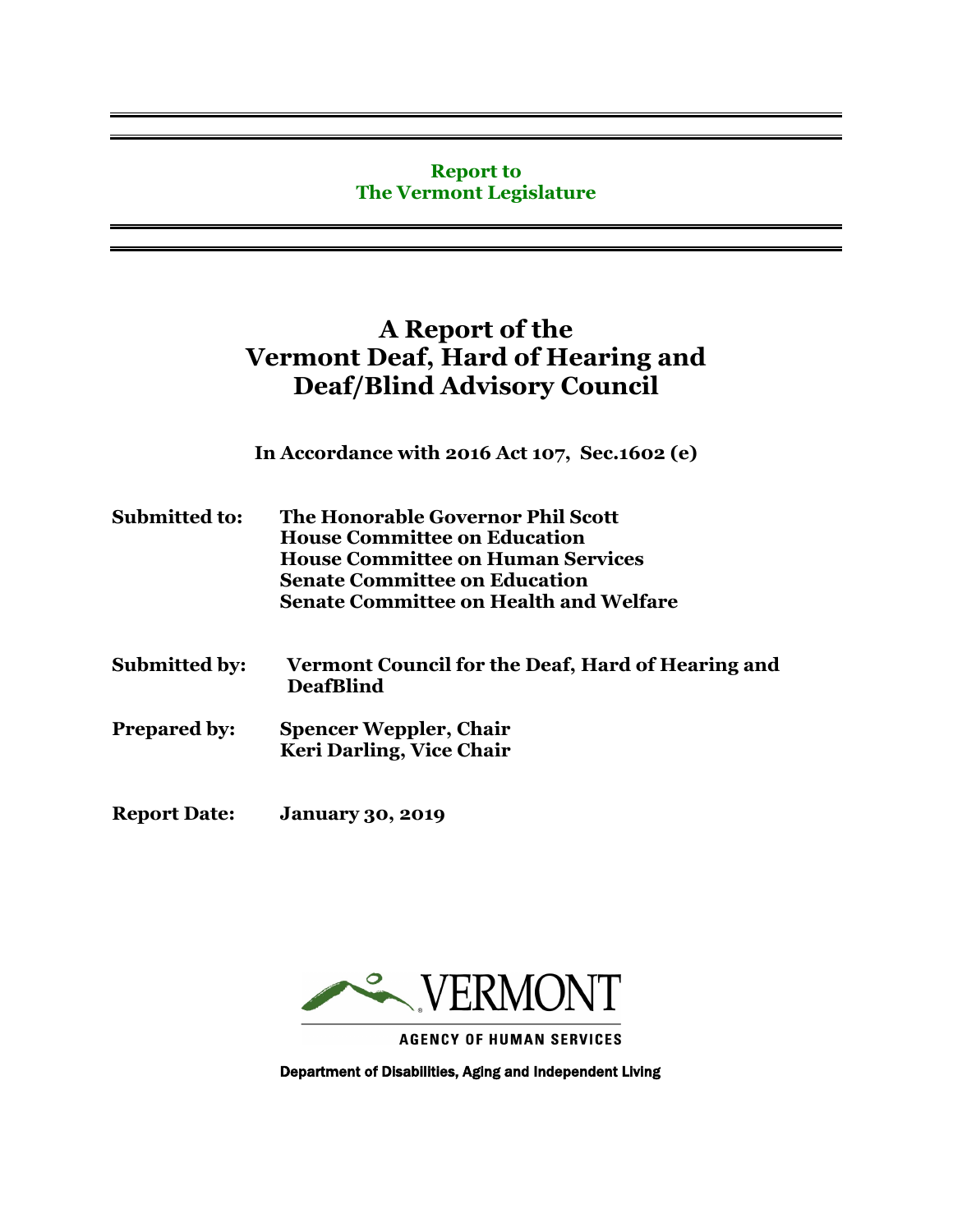

State of Vermont Vermont Deaf, Hard of Hearing and Deaf/Blind Advisory Council

REPORT TO THE GOVERNOR AND GENERAL ASSEMBLY

# **The Vermont Deaf, Hard of Hearing and Deaf/Blind Advisory Council**

**Act 107 of 2016**

*Submitted to* The Honorable Governor Scott House Committee on Human Services House Committee on Health Care House Committee on Government Operations Senate Committee Government Operations Senate Committee on Health and Welfare

*Submitted by*

Spenser Weppler, Chair Keri Darling, Vice Chair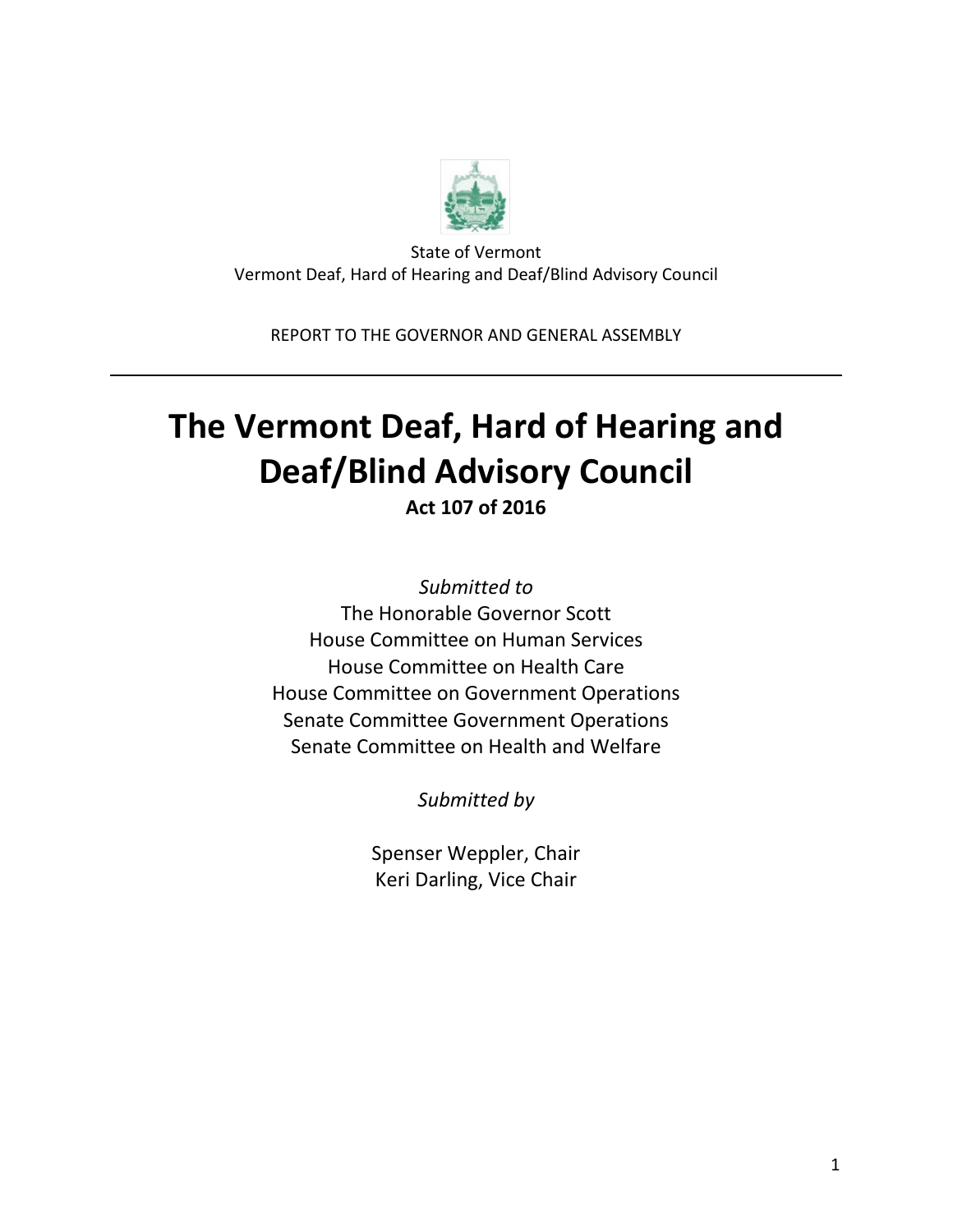January 31, 2019

Dear Governor Scott and Vermont Legislature,

As outlined in Bill S-66 and Act 107 of 2016, the Vermont Deaf, Hard of Hearing and DeafBlind (D/HH/DB) Advisory Council was established in the spring of 2016 and is required to submit any Council recommendations annually to the Legislature and Governor's Office. The Council is made up of members that bring a unique blend of experience and knowledge from the professional, community and family perspective. The Council adopted the following mission statement:

#### **The mission of The Vermont Deaf, Hard of Hearing, and DeafBlind Advisory Council is to improve the lives of all Vermonters who are Deaf, Hard of Hearing or DeafBlind by recommending policy that promotes diversity, equality, awareness and access.**

With the passing of Bill S-66, and the creation of the D/HH/DB Council, Vermont became one of 41 other states in the U.S. that has an established Council or Commission to focus on the needs and issues of the D/HH/DB populations in their states. Upon formation, Vermont's D/HH/DB council established four sub-committees, (1) birth to 3 years of age, (2) school age (3) to 21 years of age); (3) adults, and (4) seniors. Each sub-committee completed an initial gap analysis in order to identify the strengths, challenges and opportunities for Vermonters ranging the entire age spectrum who are Deaf, Hard of Hearing and DeafBlind. The sub-committees identified key areas of deficiencies as well as recommendations for each age group. This work, by the sub-committees, is what has enabled the Council to continue to make recommendations to the Legislature and the Governor's office in order to shape quality improvement initiatives and policy implementation for those individuals who are D/HH/DB and are in need of services and resources in Vermont.

One of the themes across all age groups is the need for coordination of services and a single point of entry for services for Deaf, Hard of Hearing and DeafBlind children and adults. Building on one of the key recommendations in last year's report, the Council believes strongly, now more ever, that this single point of entry and coordination needs to be fulfilled by creating a state funded position that will oversee this work with the assistance of the Council.

Our Council looks forward to continuing to work collaboratively in moving the needle forward and improving services for children, adults and seniors who are Deaf, Hard of Hearing and DeafBlind.

Sincerely,

Spenser Weppler, Chair

Keri Darling, Vice Chair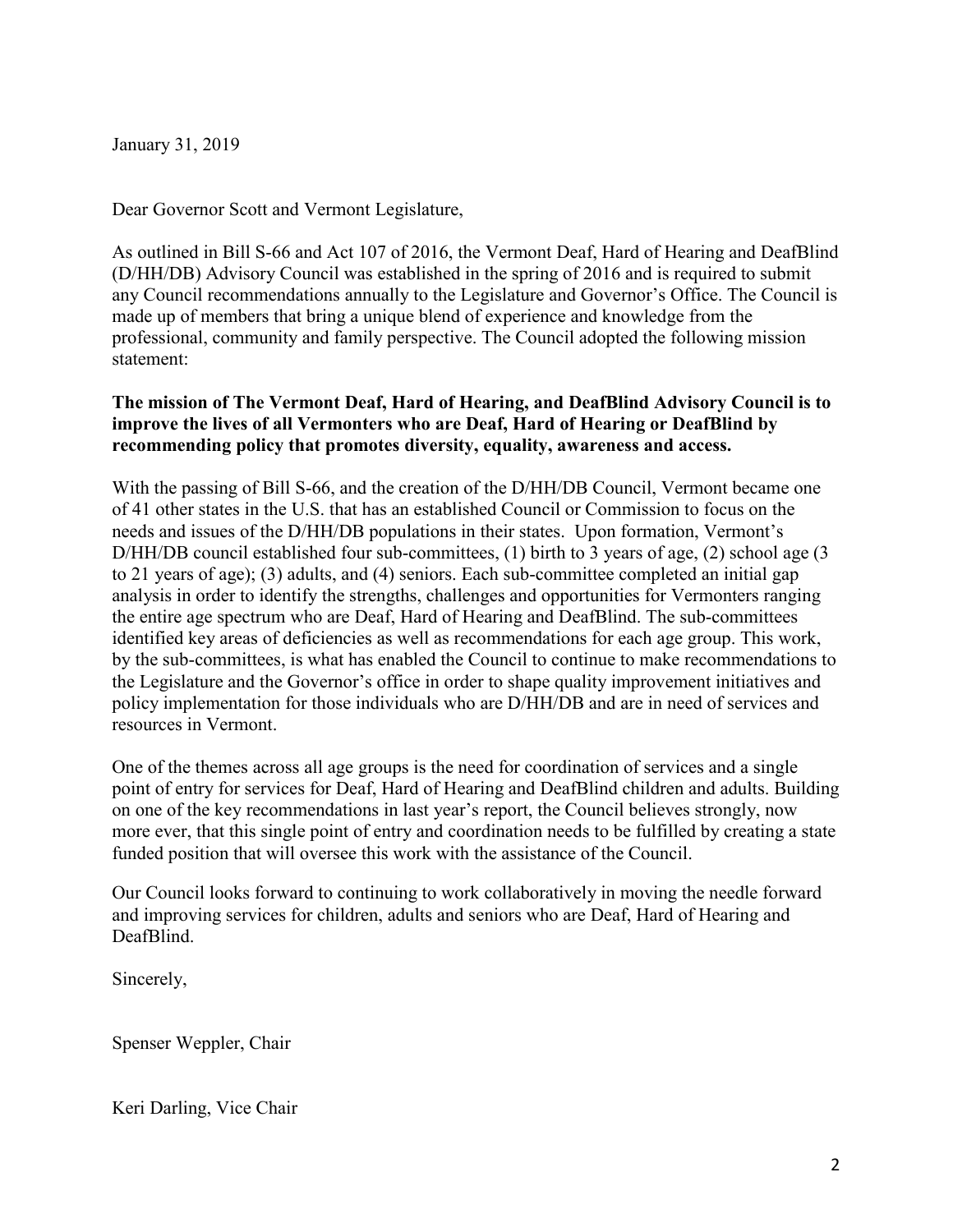#### Deaf, Hard of Hearing, and DeafBlind Advisory Council Legislative Report January 2019

The Advisory Council met in January, March, May, September and November of 2018. In addition to the Council meetings, the 4 established sub-committees (1) birth to 3 years of age, (2) school age (3 to 21 years of age), (3) adults, and (4) seniors, continued their work and presented findings to the Council throughout the year. This annual report is a culmination of accomplishments, challenges and recommendations. Please see the Appendix for a list of the current Council members and their affiliations.

# **BACKGROUND AND DEMOGRAPHICS**

Hearing loss poses barriers to communication<sup>1</sup>, acquisition of spoken language<sup>2</sup>, daily life<sup>3</sup>, and access to health care.<sup>4</sup> Hearing loss of any type, and at any age, can have deleterious health impacts including isolation, depression, stress, and communication misunderstandings. Hearing loss is correlated with an "increased 10-year risk of a range of health conditions, including dementia, depression, falls and heart attack."<sup>10</sup>

Hearing loss can take many forms: it can be mild or severe, present at birth or begin later in life, occur gradually or suddenly, result from a health condition or accompany aging. The potential impact of hearing loss on health, employment and health care costs is profound.

Hearing loss is a national public health concern, the scope of which is outlined in three major federal reports:

- "Hearing Health Care for Adults: Priorities for Improving Access and [Affordability"](http://nationalacademies.org/hmd/reports/2016/hearing-health-care-for-adults.aspx?_ga=2.51556269.524110590.1547840253-102203690.1547840253). National Academy of Science 2016
- "The Promise of Assistive Technology to Enhance Activity and Work [Participation"](https://www.nap.edu/catalog/24740/the-promise-of-%20assistive-technology-to-enhance-activity-and-work-%20participation) National Academy of Science 2017
- "Aging America & Hearing Loss: Imperative for Improved Hearing [Technologies"](https://obamawhitehouse.archives.gov/sites/default/files/microsites/ostp/PCAST/pcast_hearing_tech_letterreport_final.pdf) President's Council of Advisors on Science and Technology 2015

Hearing Loss is an invisible but common health issue. The prevalence of hearing loss is 17% of the population overall<sup>6</sup> but as high as 79% among those aged 80 and older<sup>7</sup>, affecting as many as 48 million Americans. Based on Vermont's population of 625,000, this suggests there are potentially between 62,000 and 125,000 Vermonters of all ages experiencing some degree of hearing loss. It is important to note that the incidence of hearing loss increases dramatically with age. For seniors (age 65 and older) the incidence of hearing loss can be as high as 33% - 50%. Based on Vermont Census Data (July 1, 2018) 18.7% or 117,000 of Vermonters are seniors (age 65 and older) which means that there could potentially be between 39,000 and 59,000 Vermont seniors experiencing hearing loss. With an increasing aging demographic in Vermont, these numbers will likely continue to rise and should be cause for concern.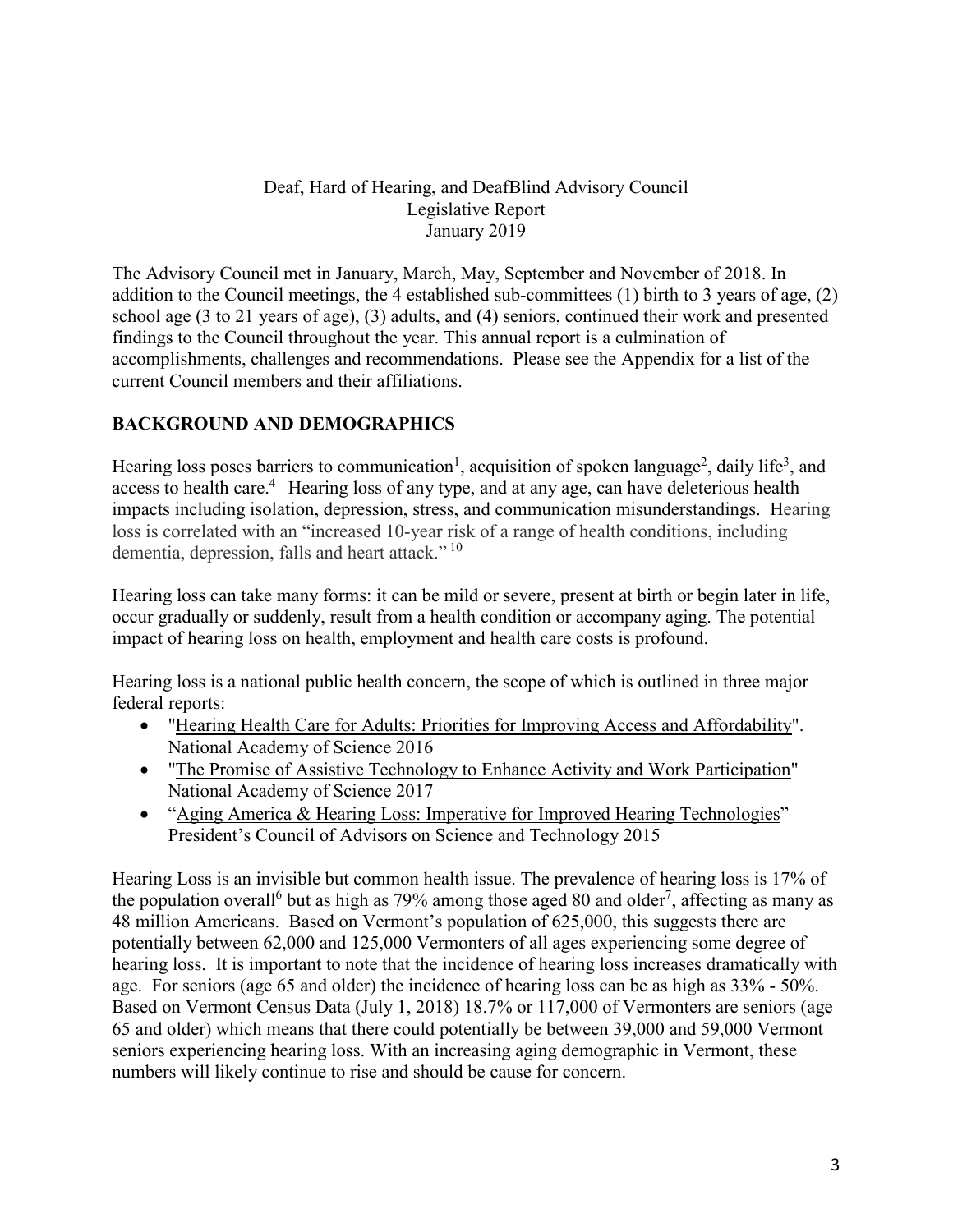The only school for the deaf in Vermont, the Austine School was founded in 1904 in Brattleboro. However, due to significant declines in enrollment, from 145 students in the 1970's to just 25 during the 2013-2014 school year, and due to the prohibitive costs to operate the school full time, the school had to close its doors in June of 2014. It is important to note that reductions in enrollment did not reflect a concurrent reduction in the number of students experiencing hearing loss or deafness, but rather a choice for a more mainstreamed approach to educational services for children by parents raising deaf and hard of hearing children. While the mainstream approach continues and is more prevalent, families continue to anecdotally report an impact on social connections for their children who are deaf and hard of hearing. The Deaf Community reports regularly that families with children who are born profoundly deaf and who wish to raise them in an environment surrounded by Sign Language are more likely to leave the state in order to find more urban settings capable of offering both educational and social connections to individuals and communities who are culturally Deaf.

Austine's closure impacted not just its onsite students. Since 1998, the Vermont Center for the Deaf and Hard of Hearing had run the school and also provided an array of services to deaf individuals and families throughout the state, including a place for coordination and entry into the larger system. The school's funding crisis ultimately impacted the Center, which was forced to close as well. The result of these closings, in part, led to the creation of the Vermont Deaf/Hard of Hearing/DeafBlind Council to examine what resources are available and how services are provided for this population in Vermont.

#### **PRIMARY PROPOSAL AND ADDITIONAL RECCOMENDATIONS**

Our continued work over the past year has positioned the Council to make recommendations that would shape quality improvement initiatives, policy implementation and service delivery across the state for the D/HH/DB populations. Our Primary Proposal to the state is followed by additional recommendations.

**Coordination/Single Point of Entry**: It has become **abundantly clear** to the Council that a position at the state level is desperately needed to oversee the coordination of available services and resources in order to maximize impact and leverage resources across State Government Agencies, and various state community providers/associations. In order to implement transformational change across all age groups, there is a pressing need for a **Director** who could coordinate services across providers and offer a **single point of entry** for information, resources and as a link to available services. With the closing of the Center for the Deaf and Hard of Hearing, Vermont lost its most visible and available resource for the entire D/HH/DB community.

This position will work towards ensuring:

- o Coordination of Available Services and Resources
- o Data Collection, Collation, and Tracking
- o Expansion of Professional Capacity
- o Accessibility (language, community, equipment) and Affordability
- o Outreach & Public Education & Advocacy
- o Psychosocial & Emotional Support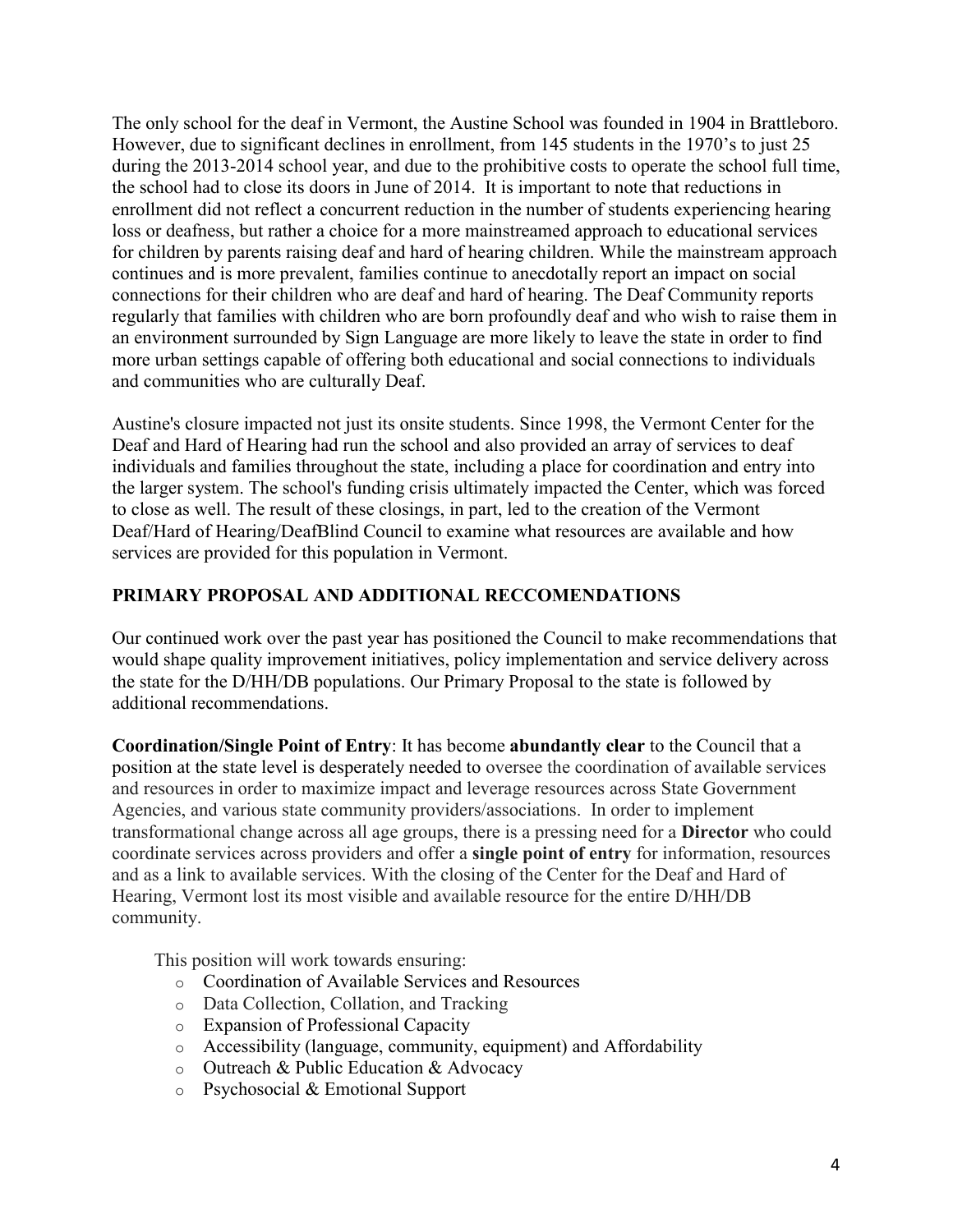This individual would represent, coordinate and advocate for the needs of D/HH/DB children and adults and could be a shared position between the Agency of Human Services (AHS), and the Agency of Education (AOE) and housed at the Department of Disabilities, Aging and Independent Living (DAIL). Additionally, this person's responsibilities would include collaboration with, and support for, the current Governor's Council and have the responsibility to implement the recommendations of the Council through quality improvement initiatives and policy additions or changes. As this position represents new responsibilities across AHS and AOE and does not currently exist, a position would need to be created and funding appropriated by the Legislature.

#### **ADDITIONAL FINDINGS AND RECCOMENDATIONS:**

- 1. **Hearing Aid Coverage**: While Medicare and most commercial insurance plans do not cover hearing aids in Vermont, Medicaid does, as does the VA for veterans. However, while Vermont Medicaid does have a hearing aid benefit, it is based on an individual's hearing loss and must meet the minimum hearing loss criteria in order to qualify for the benefit. Additionally, not all Medicaid plans are inclusive of a hearing aid benefit; this is dependent on the specific aid category within the individual's Medicaid plan. The Council endorses requiring commercial insurance coverage for hearing aids for all individuals for whom hearing aids are medically necessary. Currently, 23 states require insurance companies to provide hearing aid coverage for children and several states – Arkansas, Connecticut, Illinois, New Hampshire, and Rhode Island – require hearing aid coverage for adults. Self-funded employers are allowed to choose themselves whether they wish to offer coverage to their employees. People with untreated hearing loss incurred \$22,000 more in health care costs per person over a decade than people without hearing  $loss^{10}$ .
- 2. **Continued and Planned Funding for Early Intervention Services** for children who are birth to 3 years of age who are Deaf, Hard of Hearing or DeafBlind. Currently the program is funded through Medicaid, a Children's Integrated Services (CIS) Grant and a small grant from VTEHDI. Medicaid revenues are not sufficient to cover necessary birth to 3 services. Early detection of hearing loss is essential to allowing children to gain access to language. This program is critical to babies and toddlers.
- 3. Enhance the **State grant for school age children** from AOE with Nine East Network as the current grant is not sufficient to cover the costs for all identified service needs for the assigned population. Vermont faces challenges recruiting qualified Teachers of the Deaf, Communication Facilitators, and Educational Interpreters. Consultation focuses on Hearing Assistive Technology and environmental accommodations. Limited direct services and specialized assessments are available. The State grant could also add supplemental funds to replace significant reduction in Federal OSEP funds for services to children who are DeafBlind.
- 4. **Data Collection, Collation and Tracking** for adults and older Vermonters who are Deaf or Hard of Hearing is nearly non-existent, leaving a void in information regarding this sector of the population. **Data on school age children** who are Deaf, Hard of Hearing or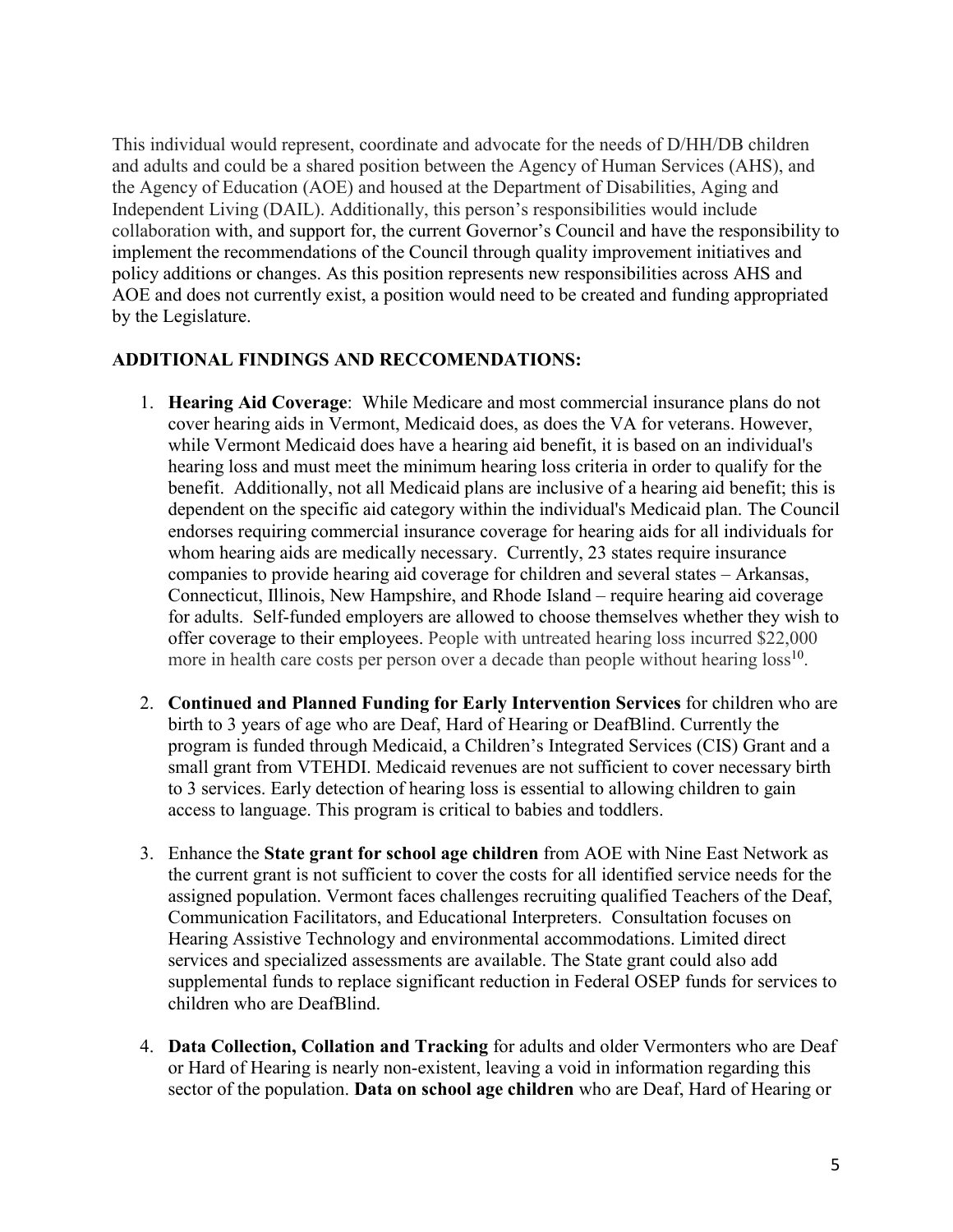DeafBlind, who do not receive their services through Nine East Network consultants, is also lacking. The Council recommends that the Director position be charged with improving data and tracking in collaboration with the Agency of Human Services and the Agency of Education.

- 5. Explore ways to enhance and **grow the number of qualified ASL interpreters** with a focus on tactile interpreters able to facilitate communication for individuals who are DeafBlind. Charge the Council with formulating recommendations to address this issue.
- 6. **Consider the mental health needs** of individuals who are Deaf, Hard of Hearing and DeafBlind and develop a list of mental health professionals that is easily accessible and who can communicate directly with individuals who are Deaf and DeafBlind through the use of ASL.

#### **Notable Accomplishments Across the Deaf, Hard of Hearing, and DeafBlind Population in Vermont in 2018.**

1. **Vermont Early Hearing Detection and Intervention (VTEHDI) Program** During 2017 over 99% of infants born in Vermont received a hearing screening either at the birth hospital, by a homebirth midwife, or their primary care provider. Ten children were identified as hard of hearing in 2017. Two of the ten children have a unilateral hearing loss, two children have a surgically treatable conductive hearing loss. Preliminary 2018 data indicated 6 children identified as hard of hearing with 2 of the 6 children having a unilateral hearing loss. Vermont continues to have a 0% 'lost to follow' up rate for the 4th year in a row. National average for 'lost to follow up' for infants who did not pass a hearing screening is 29.9%.

#### 2. **Prevention: National CMV Public Health and Policy Conference**

CMV is the most common cause of non-hereditary hearing loss. CMV is the most common congenital viral infection in children and the most common preventable cause of infant disability. 1 in 3 women who become infected with CMV while pregnant will pass the virus to unborn child and 1 in 200 infants are born with CMV. Congenital CMV infections are more common than all of the disorders in the newborn screening panel combined.

The University of Vermont Medical Center Community Health Improvement and Vermont Early Hearing Detection and Intervention (VTEHDI) Program co-sponsored the annual, national Congenital Cytomegalovirus (CMV) Public Health and Policy Conference September 23rd-25th at the Doubletree Hotel in Burlington. The conference presented the latest research on diagnosis and treatment, raised awareness, delineated prevention efforts, provided information about early intervention options and disseminated family support resources in an effort to reduce the number of babies born with CMV. Over 250 people attended from all over the nation as well as 6 international countries were represented. Presenters and attendees consisted of parents, researchers, physicians, nurses, audiologists, epidemiologists, midwives and early intervention providers.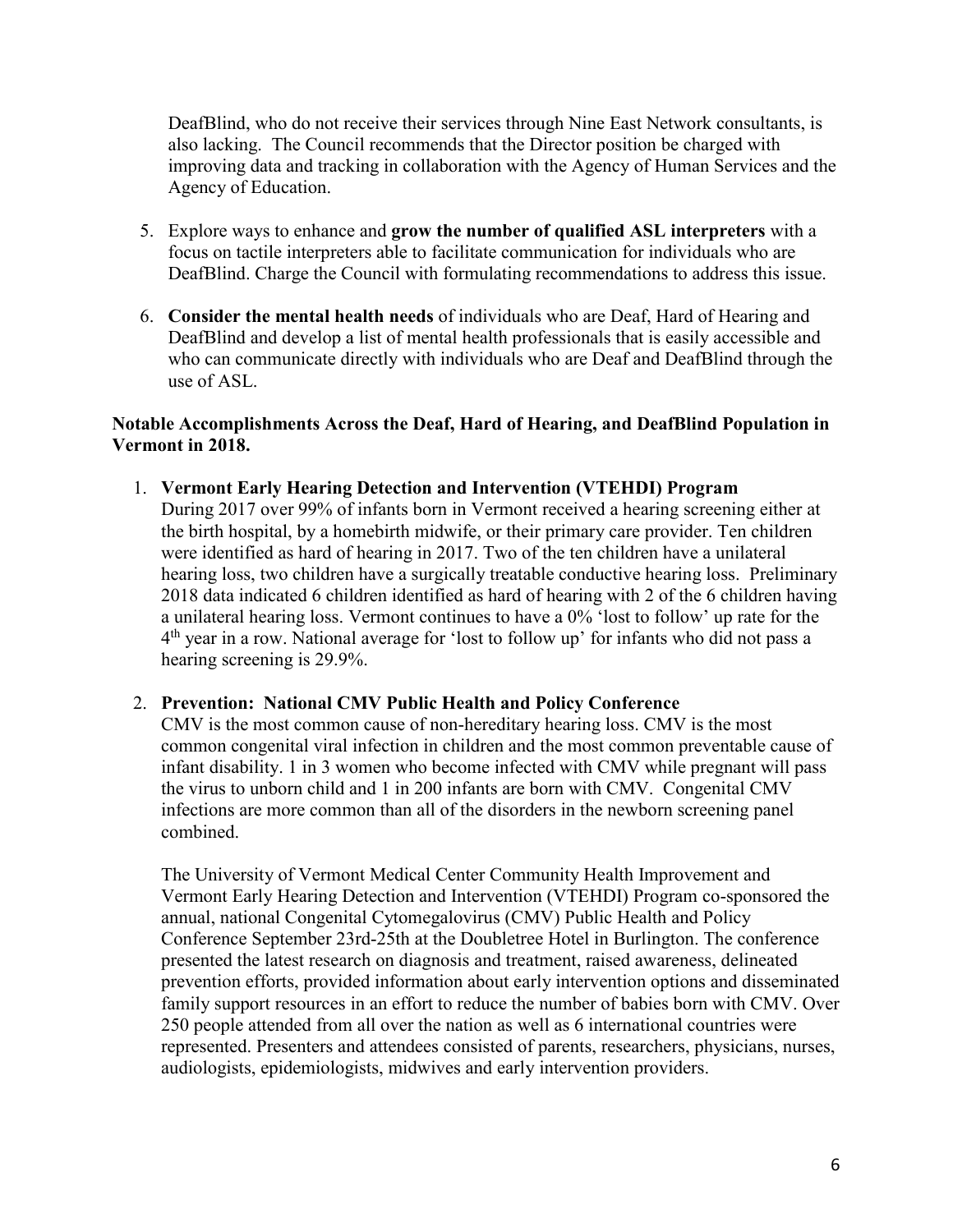#### 3. **Nine East Network, Montpelier, VT Birth to 3 years of age.**

The primary service provider for children birth to 3 years of age in Vermont is the Nine East Network. Services provided to infants and toddlers with hearing loss and their families include:

- Parent Advisor services assist families in understanding the impact of hearing loss, the development of language, communication modalities, hearing assistive technology, and the resources available to them.
- Sign Support services direct instruction to children, families, and day care providers, for children whose parents have requested this instruction.

In 2018 the Parent Infant Program served 44 children and their families. Thirteen children transitioned out of PIP services this year.

The Sign Instruction program served 8 children (birth to 3) with hearing loss and 4 hearing children with Developmental Delays.

#### Highlights of the Year

- Sponsored specialized training with national expert, Karen Anderson, for Parent Advisors and other early education professionals.
- Piloted our first parent survey for regular and systematic parent feedback on our services.
- Implemented systematic assessment and transition protocols to ensure families and receiving school districts are fully informed of the skills and needs of their child and changes in service delivery at age 3.
- Worked diligently to maximize Medicaid for these services and to overcome barriers in One Plan development, prior authorization approval, and selection of Medicaid codes.
- Started to use the LENA system, **L**anguage **EN**vironment **A**nalysis to increase interactive talk with children during their early years of life. Families record one day of their child's communication (in-home and at daycare) periodically. The LENA technology tracks the number of words and conversational terms children experience at home. The data gathered is then shared with the parents by the home visitor through a bar chart and progress is reviewed with families.
- Collaboration with HearMeNow of Maine to:
	- Provide supervision to a new employee for certification in Listening and Spoken Language techniques.
	- Plan for delivery of remote speech and language services (for 2019) to provide better access to this service statewide.
- 4. **Support and encourage local Hands & Voices Chapter:** The VTEHDI program through Health Resources Services Administration (HRSA) Notice of Award is supporting VTH&V with a \$18,100.00 sub-grant award annually for 3 years. 2018 was year 2 of the grant funding. Activities for children and families included apple picking and reading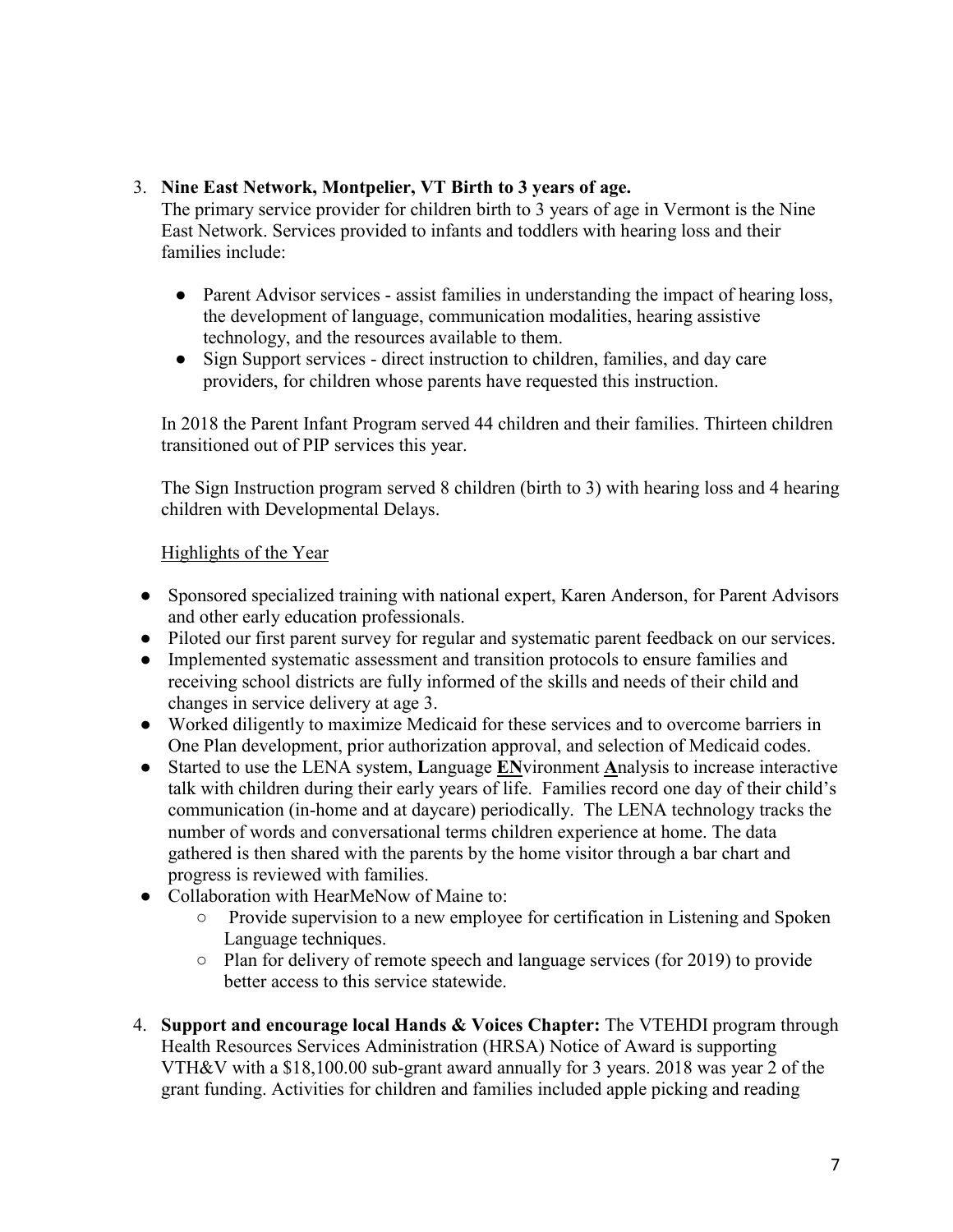literacy opportunities. Two parents attended the Annual EHDI Conference in Denver Colorado.

# 5. **Nine East Network, Montpelier, VT School Age Services**

|                             | # referred in<br>2018 | # currently<br>served |
|-----------------------------|-----------------------|-----------------------|
| <b>Regional Consultants</b> | 51                    | 435                   |
| <b>Sign Support</b>         | 21                    | 48                    |

#### **In 2018 the DHH School Age Program served**

# Highlights of the Year

- Spent time working with a national expert, Karen Anderson, on how to best serve DHH students in VT by implementing standards for DHH students used in other states and the recently released Optimizing Outcomes for Students Who are Deaf and Hard of Hearing Educational Service Guidelines - National Association of State Directors of Special Education (NASDSE).
- One staff received training in Foundations for Literacy and Fingerspelling Your Way to Reading, specialized curricula for deaf and hard of hearing students learning to read.
- Hosted another successful Adventure Day  $\omega$  Montshire Museum with 38 DHH 4th 12 graders.
- Approx. 50% of our staff attended Clarke Conference which covers a wide array of topics pertaining to DHH students.
- Participated in the Communication Expo at UVM Medical Center in September 2018.
- Trained 2nd year medical students about working with deaf or hard of hearing patients.

# Sign Communication Support Services:

As noted in the above graphs, the Sign Support Communication Program has served 48 students/families from Birth through age 22 by 9 instructors. 31 of the students are DHH and 17 are hearing with communication delays. We also currently have five full time and one part time staff who are contracted by public schools as either Communication Facilitators or Educational Interpreters.

# Highlights of the year:

- Continued to work on finalizing and implementing qualifications and standards for Communication Facilitators and Educational Interpreters.
- Liz Vant, staff interpreter is now meeting the standard with a score of 4.2 on the EIPA!
- Taught a total of 9 ASL classes in So. Burlington, Montpelier, Williston or Brattleboro.
- Program has greatly expanded across the state more students are able to receive instruction when needed.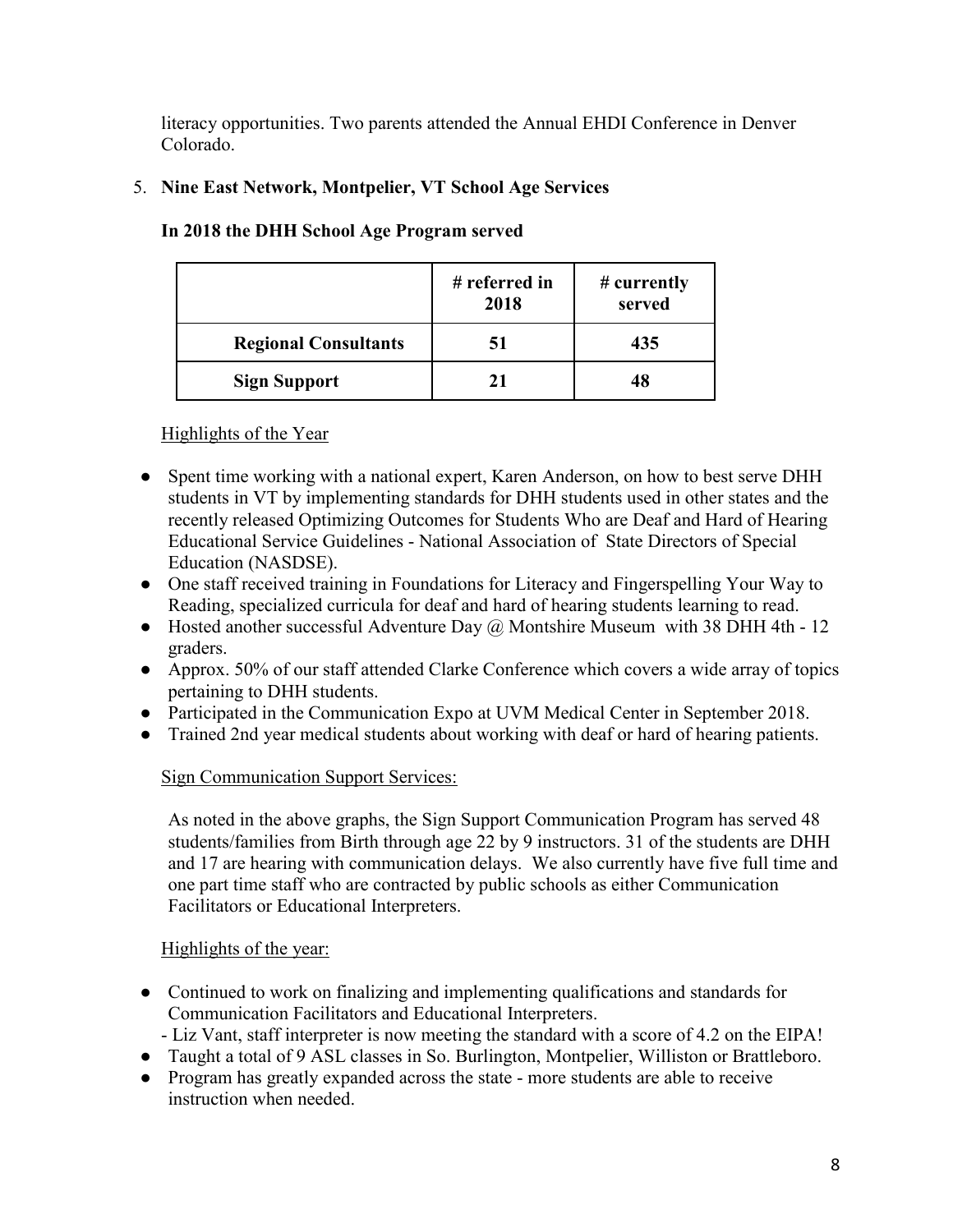#### **CONCLUSION:**

In order to meet the ongoing needs of individuals who are Deaf, Hard of Hearing and DeafBlind, is it clear that we need to leverage existing and available resources and knit them into a cohesive system of care. Along both the age spectrum and the spectrum of minor hearing loss to profound deafness, services and supports can make a difference in the lives of impacted individuals, improving opportunities for social connection, education, and employment. With the loss of the Center for the Deaf and Hard of Hearing, individuals and families lost the one entity dedicated to articulating and supporting an accessible system of care. The members of the Vermont Deaf, Hard of Hearing and DeafBlind Advisory Council stand ready to support a Director to help create a more cohesive and integrated system that helps to address the needs of this population for hearing aids, educational supports, improved access to interpreters, data collection and compilation and mental health supports.

*"Improving the accessibility and affordability of hearing health care will require solutions that span society: collaborative and sustained work from stakeholders in the public and private sectors and across professions." 11*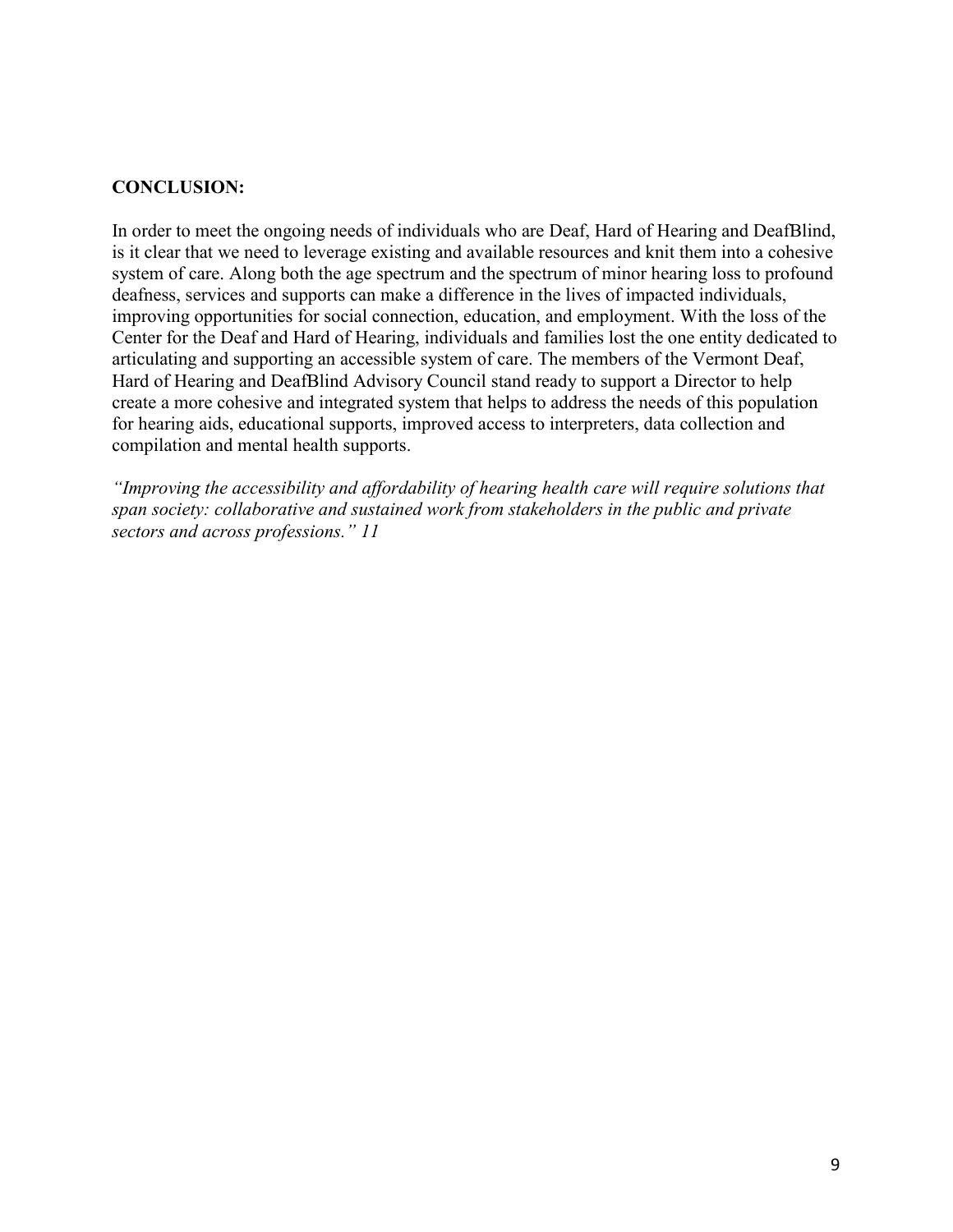# **Appendix and References**

|  | <b>Membership of the Vermont Deaf, Hard of Hearing and DeafBlind Council</b> |
|--|------------------------------------------------------------------------------|
|  |                                                                              |

| Last          | <b>First</b>    | <b>Association</b>                                                                |
|---------------|-----------------|-----------------------------------------------------------------------------------|
| Baker         | Deb             | Hard of Hearing Community<br>Member                                               |
| Boothroyd     | Missy (Annette) | Vermont Association of the<br>Deaf Member (resigned,<br>December 2018)            |
| <b>Briggs</b> | Amelia          | <b>Community Member Parent</b><br>DeafBlind Child                                 |
| Chalmers      | Rebecca         | Parent Member                                                                     |
| Darling       | Keri            | Deaf Vermonters Advocacy<br>Services                                              |
| Gallo         | Ralph           | Deaf Community Member                                                             |
| Gifford       | Alan            | Deaf Community Member                                                             |
| Hazard        | Linda           | VTEHDI Program Director                                                           |
| Henry         | Sharon          | Parent Member                                                                     |
| Howes         | Danielle        | <b>Children's Integrated Services</b><br>Designee                                 |
| Hudson        | Bill            | Statewide Coordinator of<br>Deaf/Hard of Hearing Services<br>for VocRehab Vermont |
| Hutt          | Monica          | <b>AHS</b> Designee                                                               |
| Kimmerly      | Susan           | Nine East Network Director                                                        |
| Moran         | Cindy           | <b>AOE</b> Designee (resigned<br>December 2018)                                   |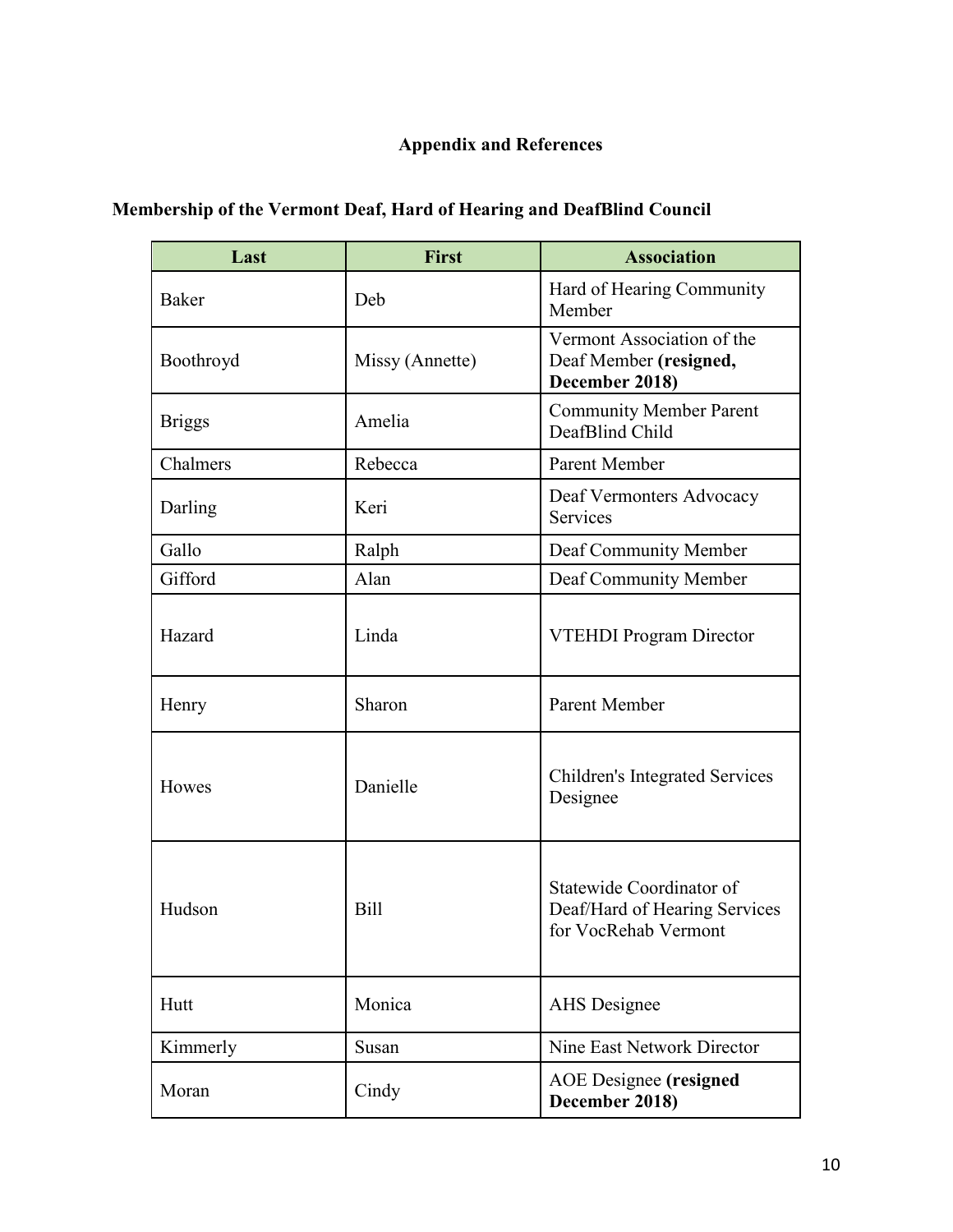| Nease            | <b>Brigid</b> | <b>Superintendent (Application</b><br>Pending) |
|------------------|---------------|------------------------------------------------|
| Pendlebury       | Will          | DeafBlind Community Member                     |
| Siegel           | Laura         | Vermont Association of the<br>Deaf             |
| Sousa            | Sherry        | Special Educator                               |
| Stefanski        | Julie         | Audiologist                                    |
| Van Tassel       | AJ            | Hard of Hearing Community<br>Member            |
| Vreeland         | Judy          | Deaf Education Specialist                      |
| Willcutt-Weppler | Spenser       | Hard of Hearing Community<br>Member            |
| Williamson       | Amy           | Professional Interpreter                       |

#### **Sources:**

**1** Deafness and hearing loss. World Health Organization Fact Sheet N°300. Updated March 2018. Accessed January 24, 2019: <http://www.who.int/mediacentre/factsheets/fs300/en/>

**2** McClatchie, Adeline and MaryKay Therres. 2003. AuSpLan Auditory, Speech and Language: a manual for professionals working with children who have cochlear implants or amplification. Children's Hospital and Research Center at Oakland, California.

**3** S. HRG. 111-453 Addressing Underinsurance in National Health Reform. Hearing of the Committee on Health, Education, Labor, and Pensions United States Senate. One Hundred Eleventh Congress. February 24, 2009.

**4** S. HRG. 111-360. Access to prevention and public health for high-risk populations. Hearing of the Committee on Health, Education, Labor, and Pensions United States Senate. One Hundred Eleventh Congress. First Session on examining access to prevention and public health for high-risk populations. January 27, 2009. (pages 35 and 36)

**5** Valente, M., Abrams, H., et al. 2006. Guidelines for the [Audiological](http://audiology-web.s3.amazonaws.com/migrated/haguidelines.pdf_53994876e92e42.70908344.pdf) Management of Adult Hearing [Impairment](http://audiology-web.s3.amazonaws.com/migrated/haguidelines.pdf_53994876e92e42.70908344.pdf)**.** Audiology Today 18(5). 44 pages.

**6** Lin, Frank R., Niparko, John K. and Ferrucci, Luigi. 2011. Hearing Loss [Prevalence](http://archinte.jamanetwork.com/Mobile/article.aspx?articleid=1106004) in the [United](http://archinte.jamanetwork.com/Mobile/article.aspx?articleid=1106004) States. Journal of Internal Medicine 171(20):1851-1853.

**7** Lin, F. R., K. Yaffe, J. Xia, Q. L. Xue, T. B. Harris, E. Purchase-Helzner, S. Satterfield, H. N. Ayonayon, L. Ferrucci, and E. M. Simonsick. 2013. Hearing loss and cognitive decline in older adults. *JAMA Internal Medicine* 173(4):293-299.